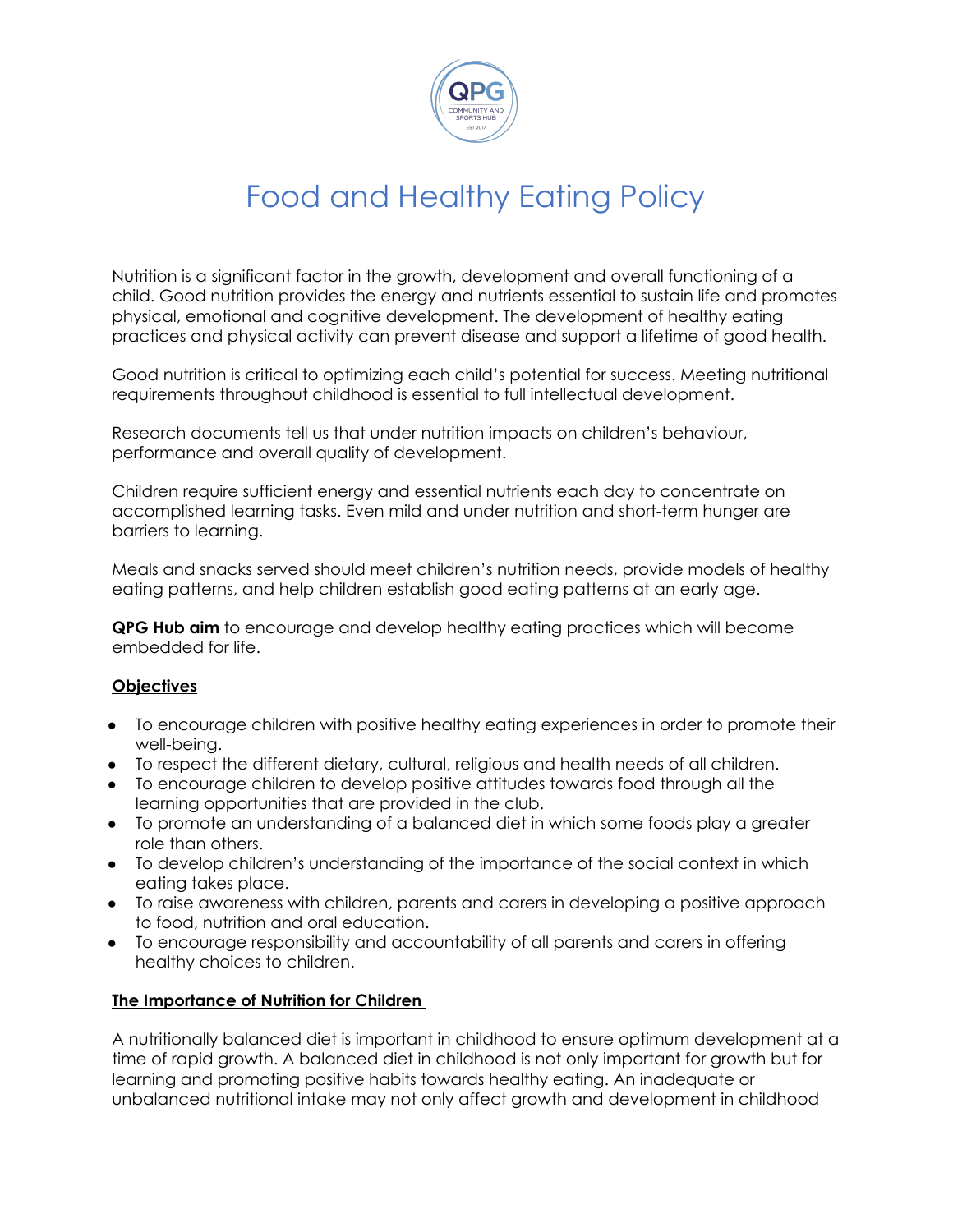

# Food and Healthy Eating Policy

but may also impact on health problems, such as heart disease and obesity in later in life. It is the types and varieties of food eaten at this time that ensure nutrient requirements are met and that the diet is nutritionally balanced. Children's diet must include an appropriate intake of foods from the four main food groups:

- Bread, other cereals and potatoes
- Fruit and vegetables
- Milk and dairy foods
- Meat, fish and alternatives

## **Being Healthy**

- Eat breakfast every day
- Eat fruit and vegetables daily
- Choose snacks that will provide nutrients to compliment meals
- Avoid snacks and drinks with a high sugar content between meals
- Drink plenty of fluids to avoid becoming dehydrated
- Be physically active every day
- Brush teeth twice a day and visit your dentist regularly

Encourage snacks and lunches to be nutritious, avoiding large quantities of sugar, salt, saturated fats, additives, preservatives and colourings.

We have fresh drinking water and suitable cups readily available for children and staff

We support the children in recognising that they need to drink water when they are thirsty, hot, tired, or feeling unwell.

## **Breakfast and After School Clubs**

At the QPG Hub breakfast and after school clubs we aim to provide food that is as healthy and as varied as possible.

Breakfasts will consist of a choice of non-sugary cereals, bagels and toast and a choice of spreads, which may include jam and marmite, as well fresh fruit and fresh juices.

At after school club, the children have access to a healthy rolling stack, including fresh fruit. Children attending other after school activities will have a snack kept for when they arrive. Children will be expected to sit at a table and behave in a suitable manner.

Before any child starts to attend the QPG Hub we find out from parents through the registration form if their child has any dietary needs or allergies. This information is made available to all staff to ensure that children only receive food and drink that is consistent with their dietary needs as well as their parents' wishes.